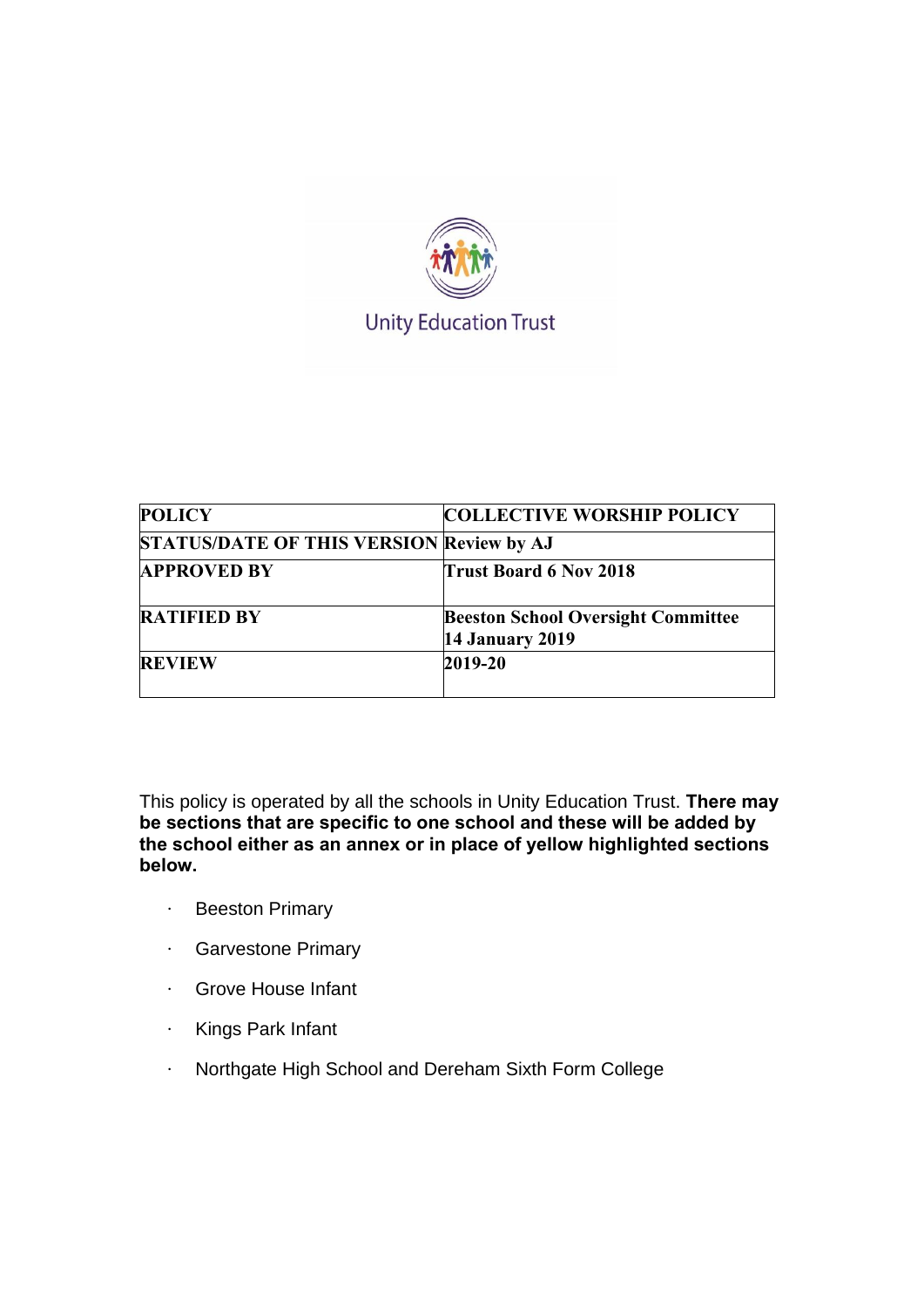## **Legal Framework**

This policy has due regard to statutory legislation and guidance including, but not limited to, the *School Standards and Framework Act 1998* and DfE (1994) *Religious Education and Collective Worship.*

Our schools are required by law to provide a daily act of collective worship. All pupils should take part in some appropriate grouping as some point in the day – unless they have been withdrawn by their parents.

The Schools Standards and Framework Act 1998 states that the daily collective worship shall be "wholly or mainly of a broadly Christian character" though not representative of any particular Christian denomination. Not every act of collective worship is required to be Christian, provided that "taking any school term as a whole" most are.

## **Policy Aims**

Collective worship in UET schools aims to:

- Enable pupils to consider spiritual and moral issues, as well as explore their own beliefs.
- · Encourage participation and response via active involvement or through listening and participating in the worship offered.
- · Provide pupils with the opportunity to plan, lead or contribute to collective worship.
- Provide a peaceful environment to enable stillness, prayer and reflection.
- · Help pupils to develop an awareness of their community and the spirit of helping others.
- · Develop a spirit of community and an understanding of individuals with other beliefs.
- · Acknowledge diversity and affirm each individual's life stance, whether religious or not.
- · Promote a common ethos and shared values.
- · Reinforce positive attitudes.

## **Organisation and planning**

The Headteacher/Head of School is responsible for creating the agenda for collective worship in discussion with the Local Governing Body. The content of all acts of collective worship will be considered to ensure suitability to pupils' ages, backgrounds and abilities. The school may invite visitors or guest speakers to speak during collective worship.